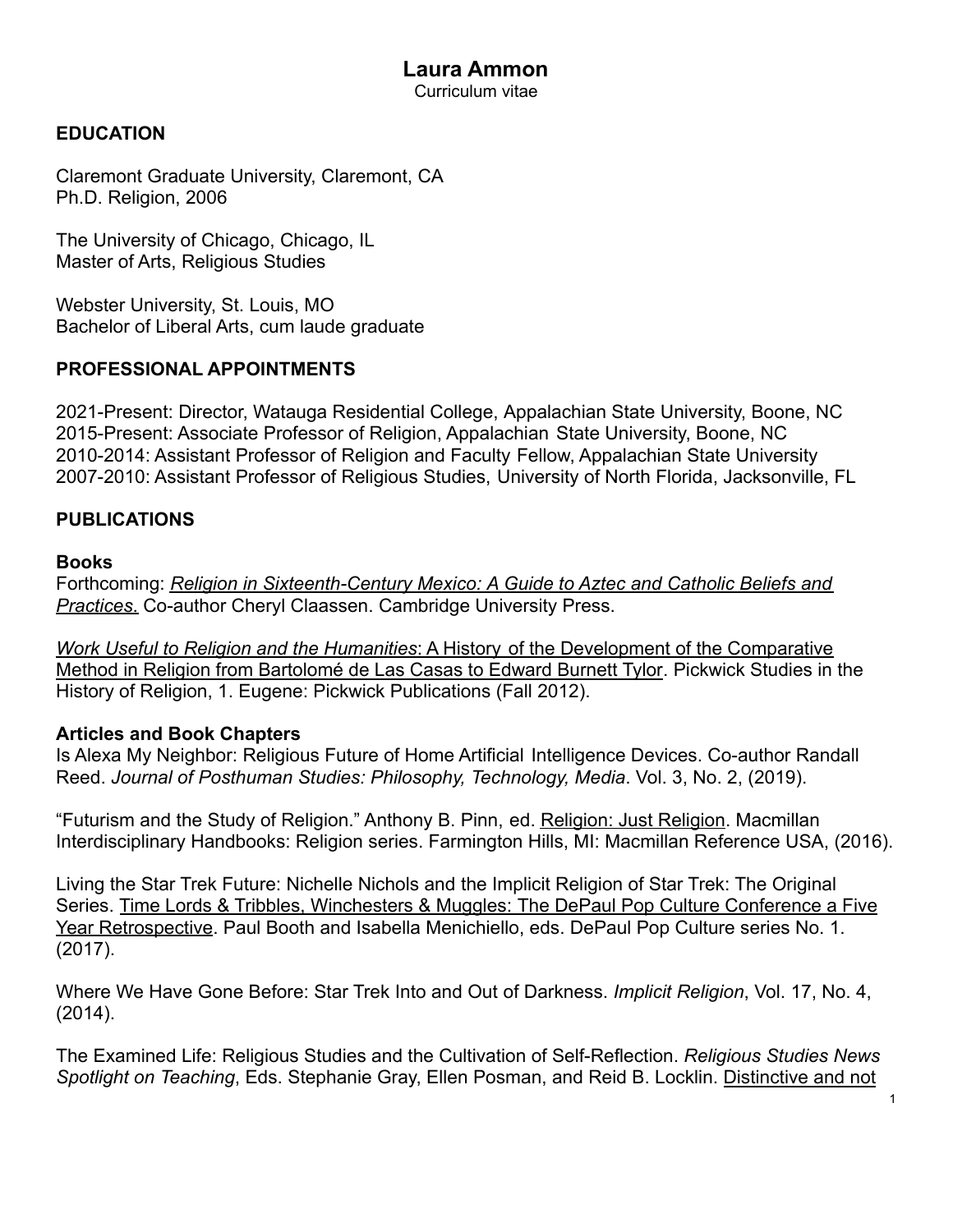Disposable: Religious Studies and American Higher Education in the 21st Century, edited by Joanne Robinson. American Academy of Religion: Atlanta, GA. (May 2012). (http://rsnonline.org/index753e.html?option=com\_content&view=article&id=1132&Itemid=1263)

Jose de Acosta and Bernardino de Sahagún and the Sixteenth-Century Theology of Sacrifice in New Spain. *Journal of Colonialism and Colonial History*, Vol. 12. No. 2 (2011).

"Graduate Women's Studies: An Assessment After Two Decades" (with Jean Schroedel, Karen Torjesen, Pamela Zeiser, and Charles Turner). Women's Studies: An Interdisciplinary Journal, Vol. 28, (1999).

# **Encyclopedia Articles**

*Huckersterism and Religious Scandals*; *The Sanctuary Movement*; *Sister Helen Prejean*; *Native American Religious Freedom*; *Liberation Theology* [co-authored with Randall Reed]. Battlegrounds: Religion, Daniel Smith-Christopher, ed. Greenwood Publishing Group, Westport, CT., (2009).

# **Media**

Published web resource. "The Reckoning of Religious Studies and Colonialism." *Canopy Forum*, March 19, 2021. https://canopyforum.org/2021/03/19/the-reckoning-of-religious-studies-and-colonialism/

Published Panel Discussion. *Climate Change and the Election.* Appalachian State University Podcast: Across the Disciplines. Karl Campbell, Jacqui Ignatova, Susan Mills, Brian McHarg, Season 1, Episode 4. "The Environment." https://open.spotify.com/episode/1TVb13XHQF5vDIUCDt0rTC (October 2020).

Published Panel Discussion. Appalachian State University Television: Religion in Life. Brown, Carole, Rupp, Richard, & Ostwalt, Conrad. Season 2, Episode 2. "Pope Francis' Visit to the United States." http://www.watchapptv.com/religion-in-life-season-2/

Published Panel Discussion. Appalachian State University Television: Religion in Life. Ellis, Tom & Ostwalt, Conrad. Season 1, Episode 5. "Religion and Violence." http://www.watchapptv.com/religion-in-life-season-1/

# **Book Reviews**

Joseph D. Witt, Religion and Resistance in Appalachia: Faith and the Fight Against Mountaintop Removal Coal Mining. Journal of Religion, Nature and Culture. Vol. 13 No. 2 (2019).

Florence C. Hsia, Sojourners in a Strange Land: Jesuits and Their Scientific Missions in Late Imperial China. Terrae Incognitae. Dr. Marguerite Ragnow, ed. Vol. 43. No 2 (September 2011).

Clare Pettitt, *Dr Livingstone, I presume ?* Missionaries, journalists, explorers and empire. Terrae Incognitae. Dr. Marguerite Ragnow, ed. Vol. 41 (2009).

Christopher Black and Pamela Gravestock eds., Early Modern Confraternities in Europe and the Americas: International and Interdisciplinary Perspectives. Itinerario. Frans Paul van der Putten, ed. Vol. 32:1 (2008).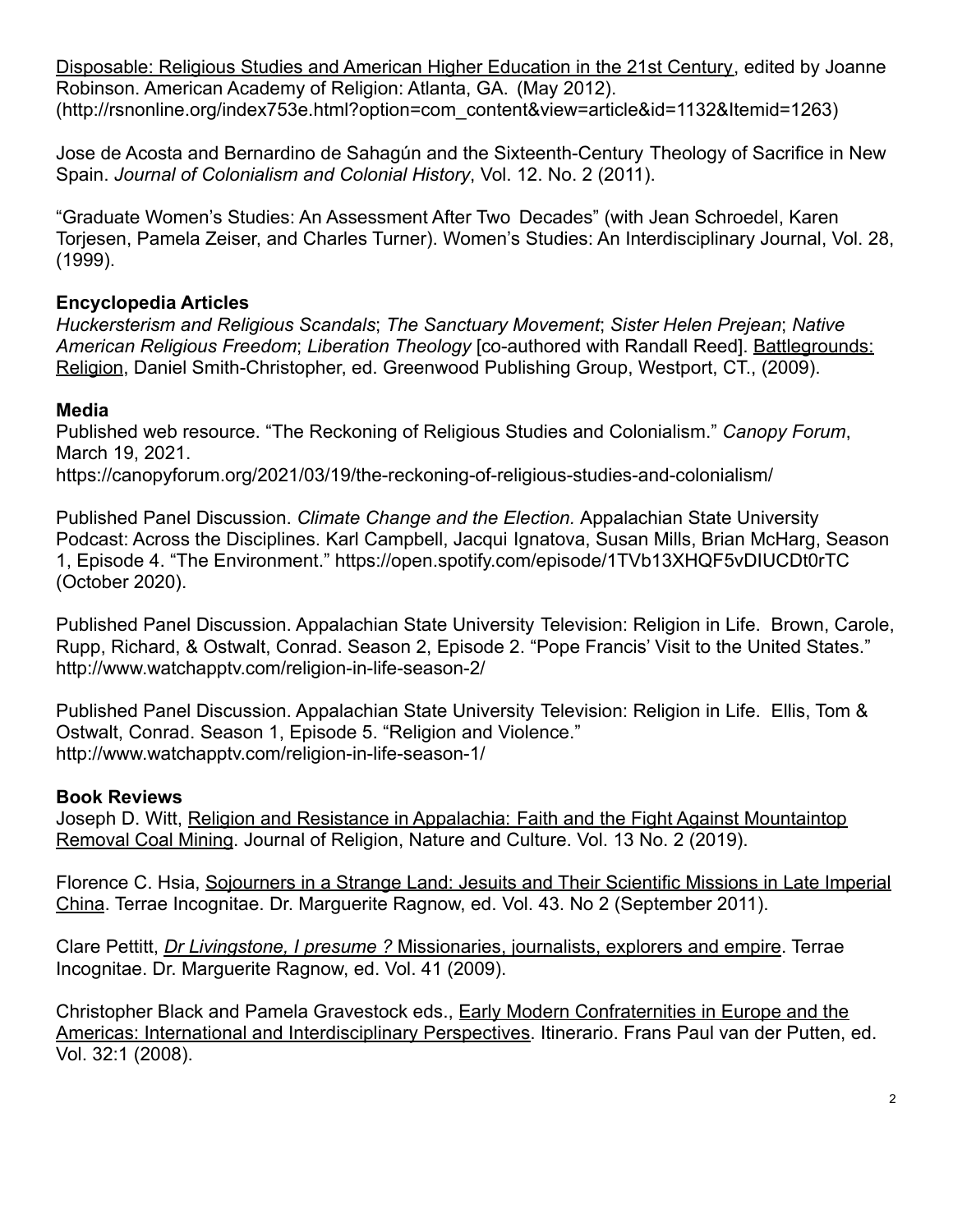Jorge-Magasich Airola and Jean Marc de Beer, *America Magica*: When Renaissance Europe Thought it had Conquered Paradise. Itinerario. Hendrik E. Niemeijer, ed. Vol. 31:1 (2007).

Amy E. Den Ouden, Beyond Conquest: Native Peoples and the Struggle for History in New England and Jenny Hale Pulsipher, Subjects unto the Same King: Indians, English, and the Contest for Authority in Colonial New England. Itinerario. Hendrik E. Niemeijer, ed. Vol. 30:3 (2006).

### **Manuscripts Under Review**

Article: *'No Greater nor More Arduous Step':* Lactantius, Las Casas and Continuity in Christian Rhetoric about Conversion – submitted for review to The Transatlantic Bartolomé de las Casas: Lascasian Heritage, Indigenous Cultures, Scholastic Thought, and Historical Reception. Eds: Rady Roldán-Figueroa, Th.D.and David Thomas, Orique, O.P., Ph.D. Brill. – submitted for review December 2019.

Article: *Comparative Religion, Colonialism, and the Modern World-System* – Revise and Resubmit.

# **Manuscripts in Preparation**

Article: *These are the ways the world ends: Comparing the Apocalypses of Christopher Columbus and Bartolomé de Las Casas*

Article: *Mary in Spain and Across the Atlantic: The Transmigration of Devotion*

# **HONORS**

2020 Nominee, App State Transfer Champion Award

2019 Nominee, App State Transfer Champion Award

2018-2019 Service-Learning Faculty Fellow

2017 Nominee, NC Board of Governors Outstanding Teaching Award

2017 Nominee, ASU College of Arts and Sciences Outstanding Undergraduate Adviser

2016 Nominee, ASU College of Arts and Sciences Outstanding Undergraduate Adviser

2014 Nominee, ASU College of Arts and Sciences Outstanding Undergraduate Adviser

2013 ASU College of Arts and Sciences Academy of Outstanding Teachers

2012 Nominee, Appalachian Global Leadership Award

2012 Nominee, ASU College of Arts and Sciences Outstanding Undergraduate Teacher

2012 Nominee, ASU College of Arts and Sciences Outstanding Undergraduate Adviser

2011 Cultures and Languages Across the Curriculum, Faculty Fellow

2011-12 Wabash Center Teaching and Learning Workshop for Pre-Tenure Religion Faculty in Colleges and Universities

2009 Nominee, UNF College of Arts and Sciences Outstanding Undergraduate Teacher Award 2005 Wabash Study of Outstanding Teachers of Introductory Theology and Religion Participant 1999-2001 Facilitator, Lilly-Luce Teaching Workshop Western Region

# **GRANTS**

2019 Blue Ridge National Heritage Foundation grant with Nancy Love and Cary Fraser (unfunded) 2018-2019 Service-Learning Faculty Fellow

2013 External Scholars Grant award for Karen Jo Torjesen

2013 General Education Senior Assessment Focus Group

2012 Wabash Center Summer Research Fellowship

2012 Shared Learning Outcomes Development Grant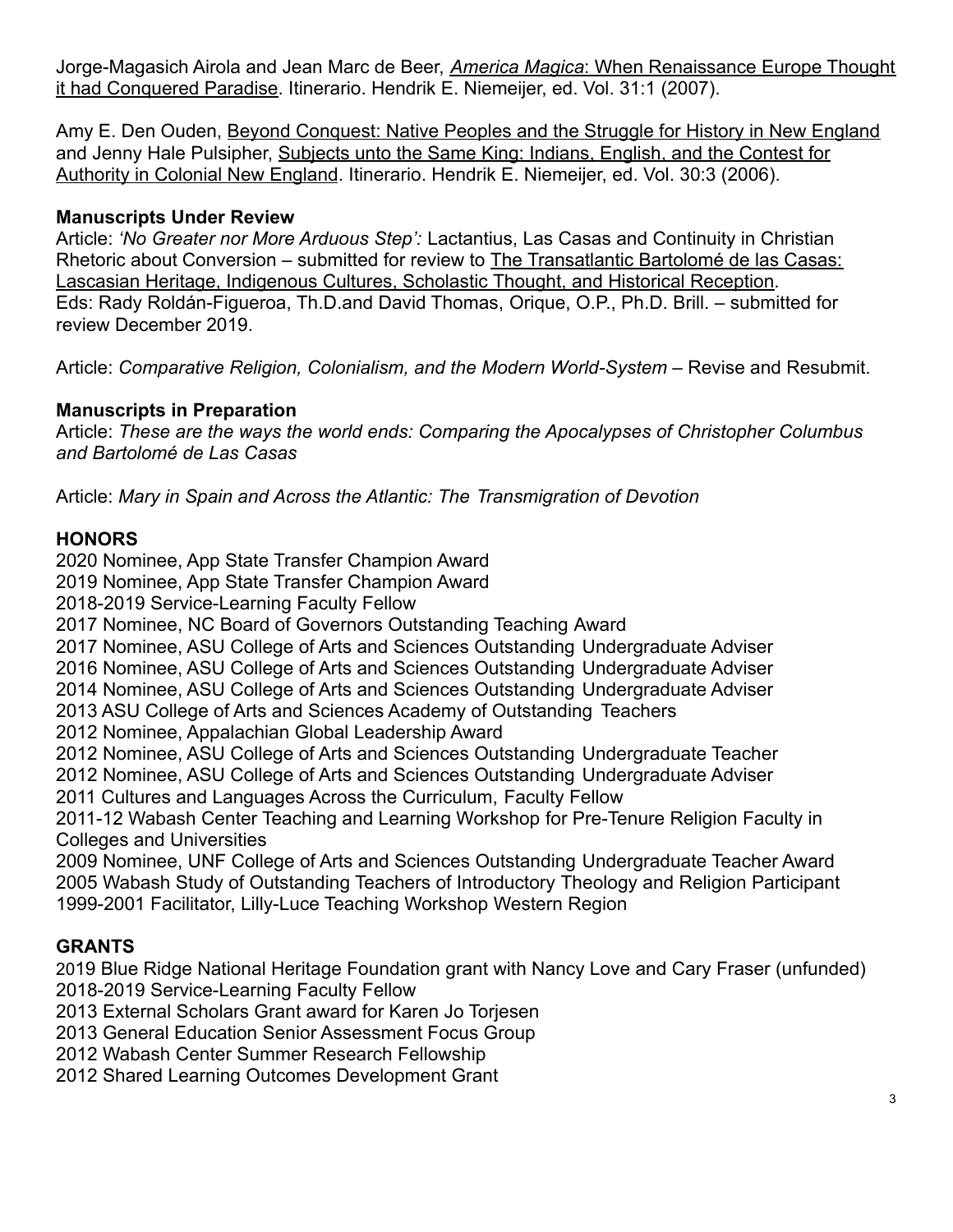2012 External Scholars Grant award for Ann Taves 2011 Culture and Language Across the Curriculum 2010 University of North Florida Summer Faculty Research Grant 2008 University of North Florida Transformative Learning Opportunity International Faculty Grant 2002 Graduate Student Participant, Engaging Islam, an NEH Focus Grant 2000-01 Technology Manager, Phillips Foundation Technology Grant at Whittier College

### **PRESENTATIONS**

#### **Papers Presented**

'The Plagues God Sends Them': Race, Religion, and Disease in the New World. Panel presentation, "Are We All in This Together? What the History of Plagues Can Teach Us about Pandemics." October 2020.

From Different Heights: The Religious Function of Landscapes in the Spanish Conquest of Mexico. Sixteenth Century Studies Conference. St. Louis MO October 2019.

Pagans and Apocalypse: Las Casas uses of Lactantius in understanding Indigenous Religious Practices. "Las Casas and Amerindian Cultures / Las Casas y las Culturas Amerindias" II International Conference on Bartolomé de las Casas, Providence College, RI July 2019.

Divine Peaks: Mountains in Mexico and Spain. International Mountain Studies Symposium, Boone, NC. March 2019.

On the Road with Odin and Eliade: Teaching Religious Studies with Neil Gaiman's *American Gods*. American Academy of Religion, Denver CO, November 2018.

These are the ways the world ends: Comparing the Apocalypses of Christopher Columbus and Bartolomé de Las Casas. Sixteenth Century Studies Conference, Albuquerque, NM, November 2018.

Three Scenes from the Conquest of Mexico. Philosophy and Religion Department Colloquium. September 2018.

Mary in Spain and Across the Atlantic: The Transmigration of Devotion. Sixteenth Century Studies Conference, Milwaukee, WI. October, 2017.

Star Trek and the Soteriological Promise of Modernity. American Academy of Religion. San Antonio, November 2016.

Antiquity, Sacrifice, and Comparative Theology in Acosta and Sahagun. Sixteenth Century Studies Conference, Bruges, Belgium, August 2016.

From Spain to New Spain: Moors, Conversos, Catholics, and Indian. High Country LifeLong Learners Group. With co-author Cheryl Claassen. Boone, NC, September 2016.

Nichelle Nichols and the Implicit Religion of Star Trek: The Original Series, DePaul 50<sup>th</sup> Anniversary Celebration of Star Trek. Chicago, May 2016.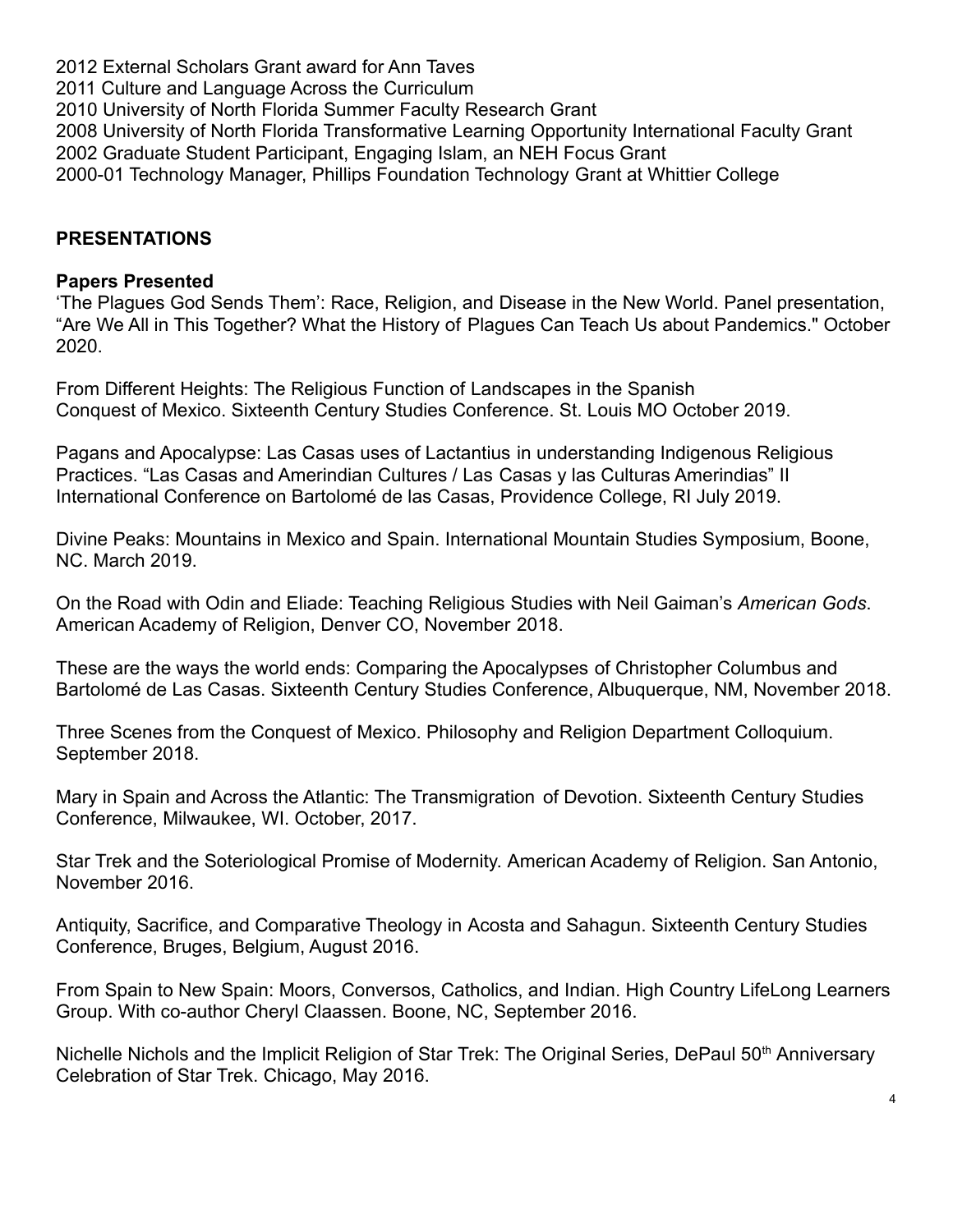Robots, Cyborgs, and Gods: Religion and the Future. Appalachian State Philosophy and Religion Lecture Series. April 2016.

Mythology and the 'Modern' World: Star Trek and Star Wars. Appalachian State University Pop Culture Mini-Conference. March 2016.

*Canon, Science Fiction, and the Challenge of 'Writing Genre'*. Study of Religion as an Analytic Discipline. Atlanta, GA. November 2015.

Women, Transhumanism and the History of the Future. Secular Appalachian Students Society. Boone, NC. November 2015.

Pope Francis, *Laudato Si* & Public Education. Religion and Public Life Conference. Appalachian State University, September 2015.

Invited presentation: *Appalachia and The South in the National Imaginary: An Exploration of Essays from Cambridge Companion to Religious Studies* at UNC Charlotte's 30<sup>th</sup> Annual Loy H. Witherspoon Lecture in Religious Studies, March 2014.

Past to Present seminar at University of North Florida: "The Comparison of Religious Sacrifice in Joseph Lafitau's Moeurs Des Sauvages Ameriquians." April 2010.

Re-thinking the Enlightenment: Comparisons of Religious Sacrifice in the Context of Early Modern Coloniality. Southeastern Regional Council for the Study of Religion. March 2010.

Jose de Acosta and Bernardino de Sahagún and the Sixteenth-century Theology of Sacrifice in New Spain. Rocky Mountain Council for Latin American Studies, Santa Fe, NM. March 2009.

*Savage religion can frequently explain doctrines and rites of civilized religion*: Edward B. Tylor's Comparative Study of Religion. Western Region American Academy of Religion, March 2007.

Paper presentation: Surfacing Submerged Texts in the Study of Religion: Exploring E. B. Tylor's Use of Missionary Documents. American Academy of Religion Annual Meeting, November 2004.

Paper presentation: *Take account of persons, places, times and other circumstances*: An Examination of the work of Joseph Lafitau, Jesuit Chronicler in the New World. Western Region American Academy of Religion, March 2001.

Paper presentation: *An Essentially Bad Woman*: Marie Laveau and Representations of Race, Religion and Gender. Pacific Coast Branch of the American Historical Association, August 1997.

### **Discussant**

Global Studies: Reformation(s) 1517-2017: A Roundtable Discussion. November 2017.

Shadows of Diverse Disciplines: Reflections on Solar Eclipses – Interdisciplinary Panel Discussion. Appalachian State University Solar Eclipse Events. Boone, NC. July 2017.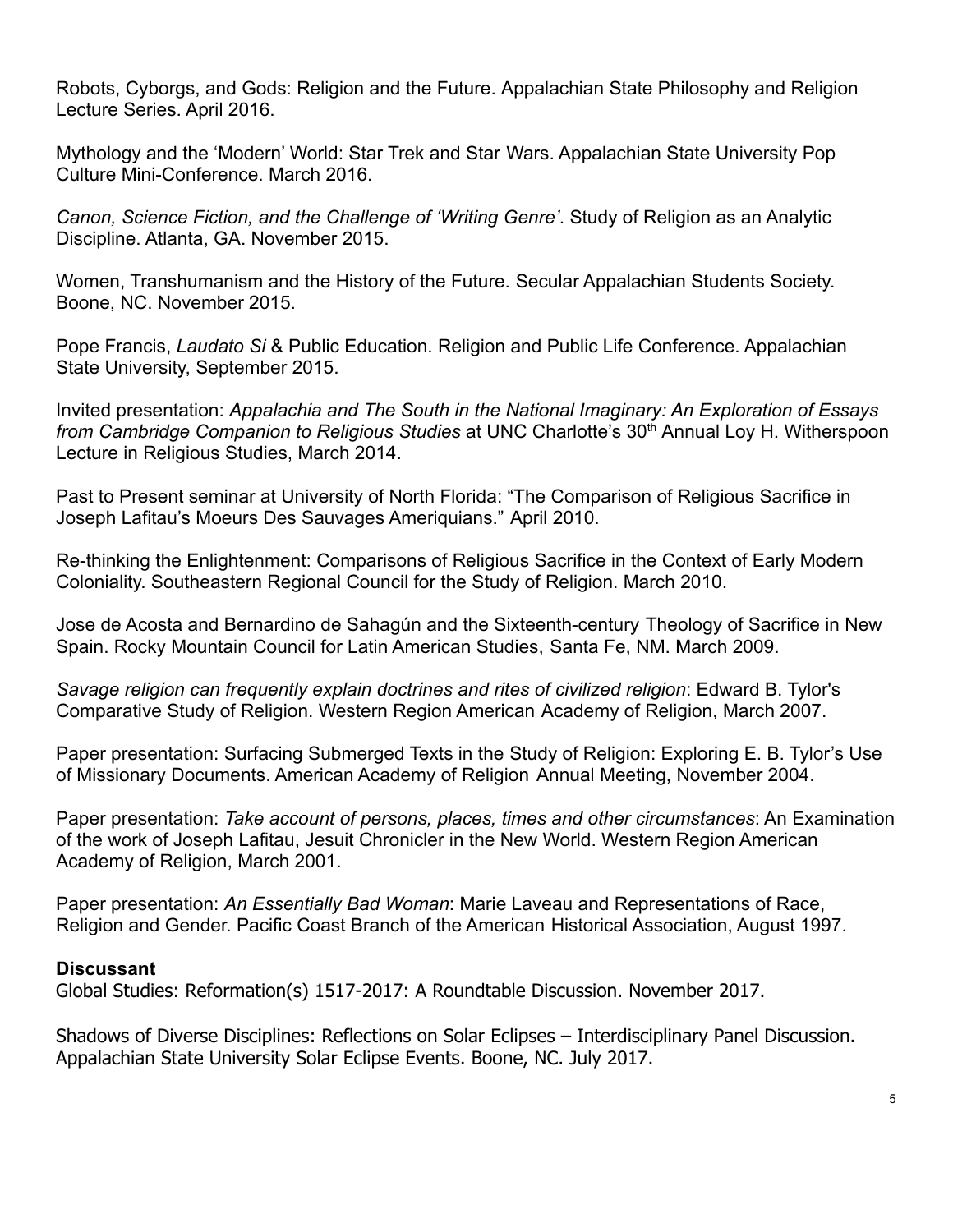Global Studies Panel Discussion Global Trumpism: What is it and how do we talk about it? "The failed promises of modernity: Trump, Social Mistrust, and the Refugee Crisis." Boone, NC. November 2016.

"Call of Rudolf Otto: A Response to Cthulhu's Many Tentacles" at the American Academy of Religion, Atlanta GA. November 2015.

"Seen and Unseen: Revelation through Science Fiction" at the American Academy of Religion, Baltimore, MD. November 2013.

Prisons, Plates, and the Constitution. Southeast Commission for the Study of Religion. Greensville, SC. March 2013.

Panel discussion of Ann Taves' Religious Experience Reconsidered. Southeast Commission for the Study of Religion. March 2012.

The Future of the New Method and Theory Section: A Roundtable Discussion, Southeast Region American Academy of Religion Panel, Greensboro, NC. March 2009.

Cross-disciplinary collaborative teaching: challenges and successes in co-teaching courses in "Religion and \_\_\_\_\_\_\_\_." AAR Special Topics Forum on Teaching and Learning. American Academy of Religion Annual Meeting, November 2004.

Ritual and Community, Claremont Early Modern Studies Symposium, March 2000.

The Burden of the Flesh: Fasting and Sexuality in Early Christianity by Teresa Shaw. Borders Series on Spirituality and Feminism, October 1998.

#### **Panels Organized**

"Mythos, Morality and Made up Worlds: Science Fiction and Religion," American Academy of Religion, Denver CO, November 2018.

Religious Minorities in (New) Appalachia: The Challenges of Diversity, Appalachian Studies Conference, Huntington, WV. March 2014.

Method and Theory in the Study of Religion Joint Session with Religion and America, Southeast Commission for the Study of Religion, Atlanta, GA. March 2014.

Religious Diversity in Appalachia. Appalachian Studies Conference. Boone, NC. March 2013.

Theorizing the Culture Wars. Southeast Commission for the Study of Religion. Greensville, SC. March 2013.

Liberation Theology in Latin America. Twelfth Annual Northeast Florida Student Philosophy Conference, Jacksonville, Fl. February 2009.